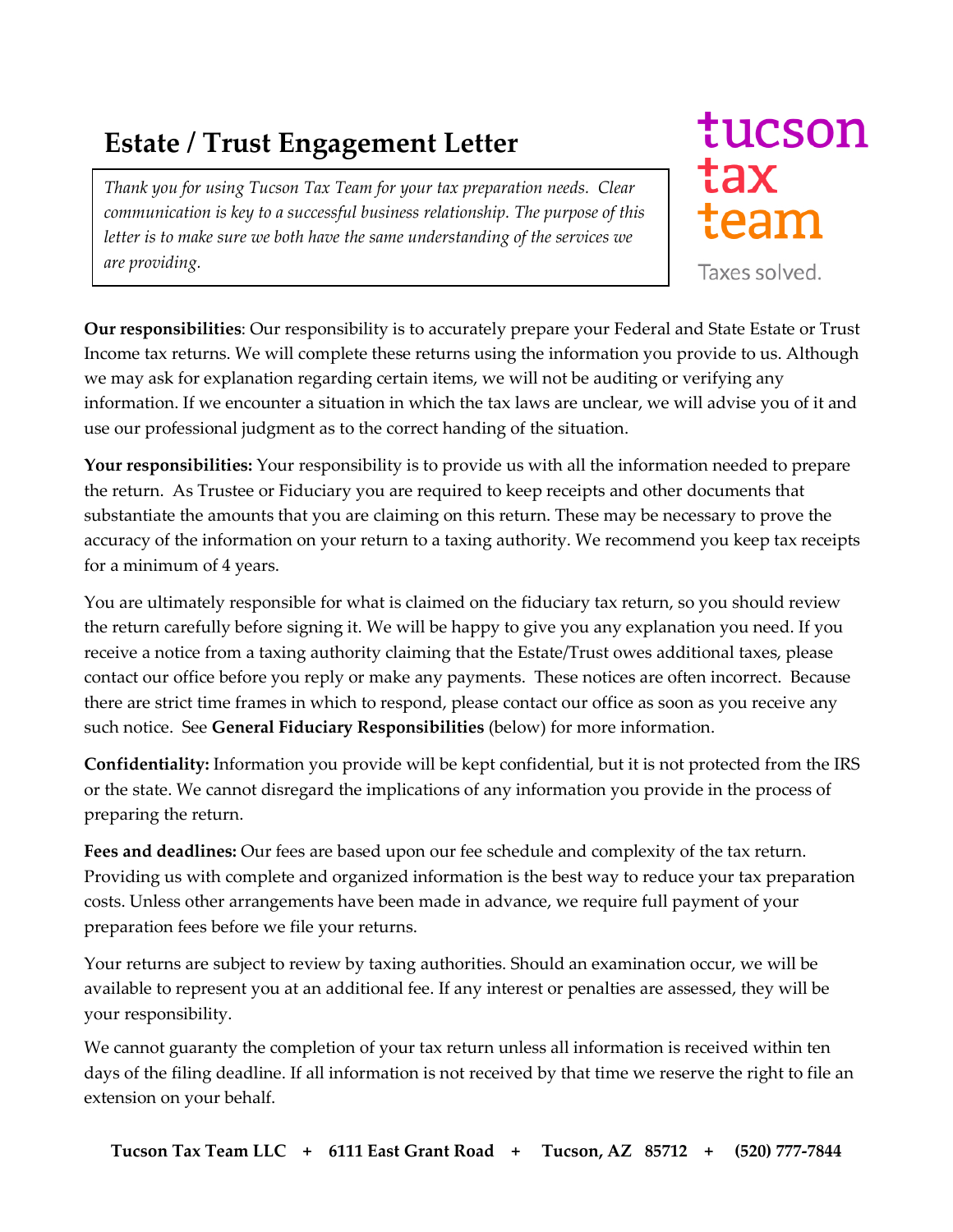## **General Fiduciary Responsibilities**

**Fiscal Responsibility** As a trustee, you stand in a "fiduciary" role with respect to the beneficiaries of the trust, both the current beneficiaries and any "remaindermen" named to receive trust assets upon the death of those entitled to income or principal now. As a fiduciary, you will be held to a very high standard, meaning that you must pay even more attention to the trust investments and disbursements than you would for your own accounts. You will need a Certificate of Trust or a letter of appointment showing you are the Trustee or Executor of the Trust/Estate.

**The Trust Terms** Read the Trust itself carefully, both now and when any questions arise. The Trust is your road map and you must follow its directions, whether about when or how to distribute income and principal or what reports you need to make to beneficiaries.

**Accounting** One of your jobs as Trustee is to keep track of all income to, distributions from, and expenditures by the Trust. Generally, you must give an account of this information to the beneficiaries on an annual basis, though you need to check the terms of the Trust to be sure. In any case you must use reasonable care in your bookkeeping so proper and correct tax returns can be filed annually.

**Fees** Trustees are entitled to reasonable fees for their services. Often the Trust terms will spell out the amount of Trustee fees. Otherwise the fees must be reasonable based on the amount of work needed to properly maintain the Trust. The Trust must file form 1099M for any Trustee that earns over \$600.00 during the calendar year. The Trustee must report this income on their personal tax return in the year received.

**Disbursements** Depending on the Trust documents none, some, or all of the Trust income must be distributed on an annual basis to the beneficiaries. It is your responsibility to know what income must be distributed and to make sure it is timely completed. Income not distributed is taxed at the Trust's tax level and is usually a higher tax rate than if the money is distributed and reported on the beneficiaries' personal tax return. A form W-9 should be obtained from each beneficiary before the first distribution is made.

**Taxes** A tax return must be filed by an Estate or Trust if gross income is over \$600.00 during the year. If money is distributed to beneficiaries, they will receive a Sch K-1 that shows income/expenses during the year for their personal tax return.

An Estate tax return is due if an individual's estate is greater than \$11,200,200 for 2018.

**Capital Losses** Capital losses may not be used by the Estate/Trust until the final year. The unused capital losses can be "distributed" to beneficiaries in the final year to be used on their personal tax returns.

**Form 56** You should file form 56 to notify the IRS of your fiduciary relationship. Tucson Tax Team can prepare this form for you.